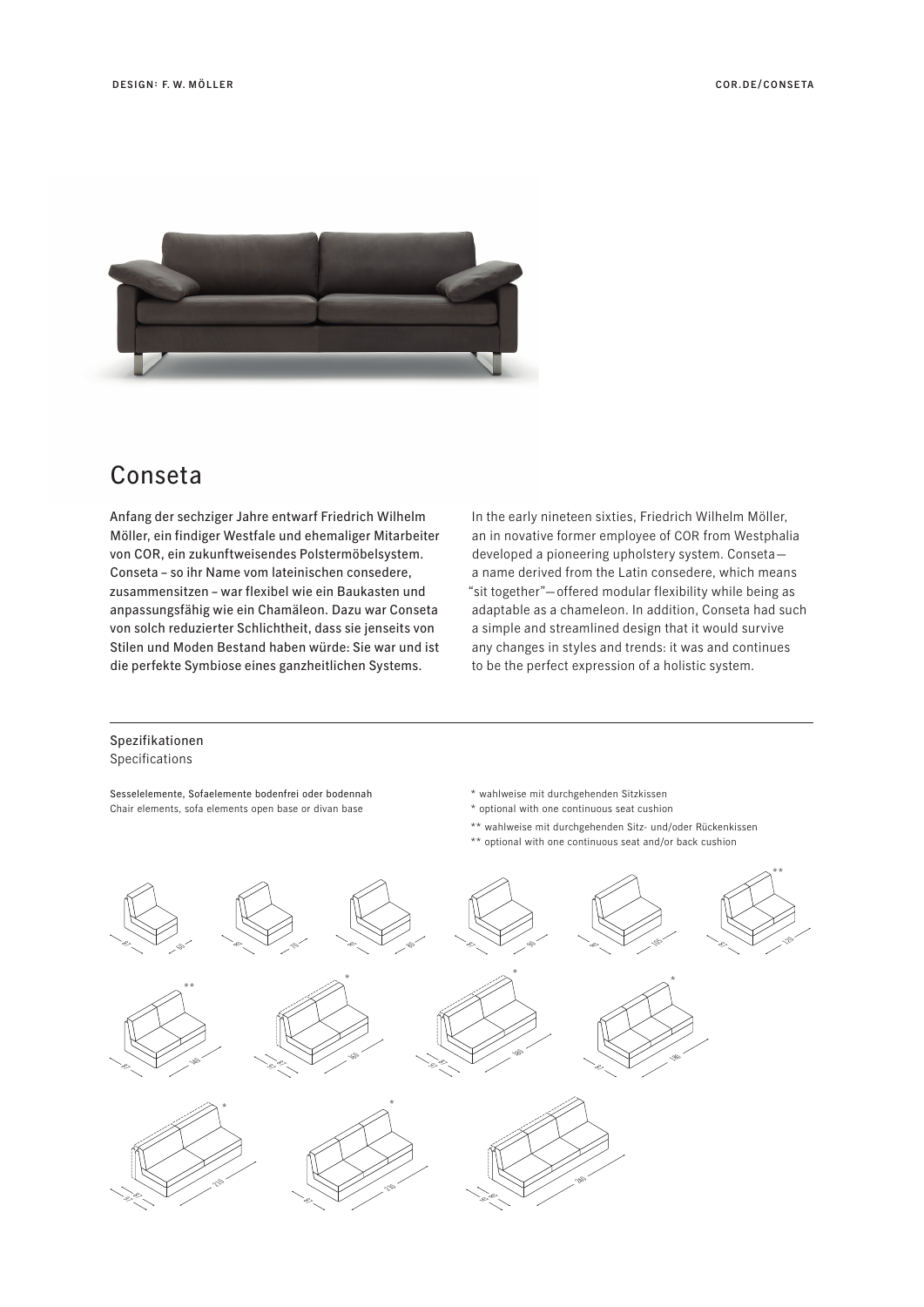Eckelemente Corner elements



Abschlusselemente links oder rechts Closing elements left or right









Liegeelemente Chaise longues







Hocker Footstool



Sessel Easy chairs



**©** COR, VERSION 03.20